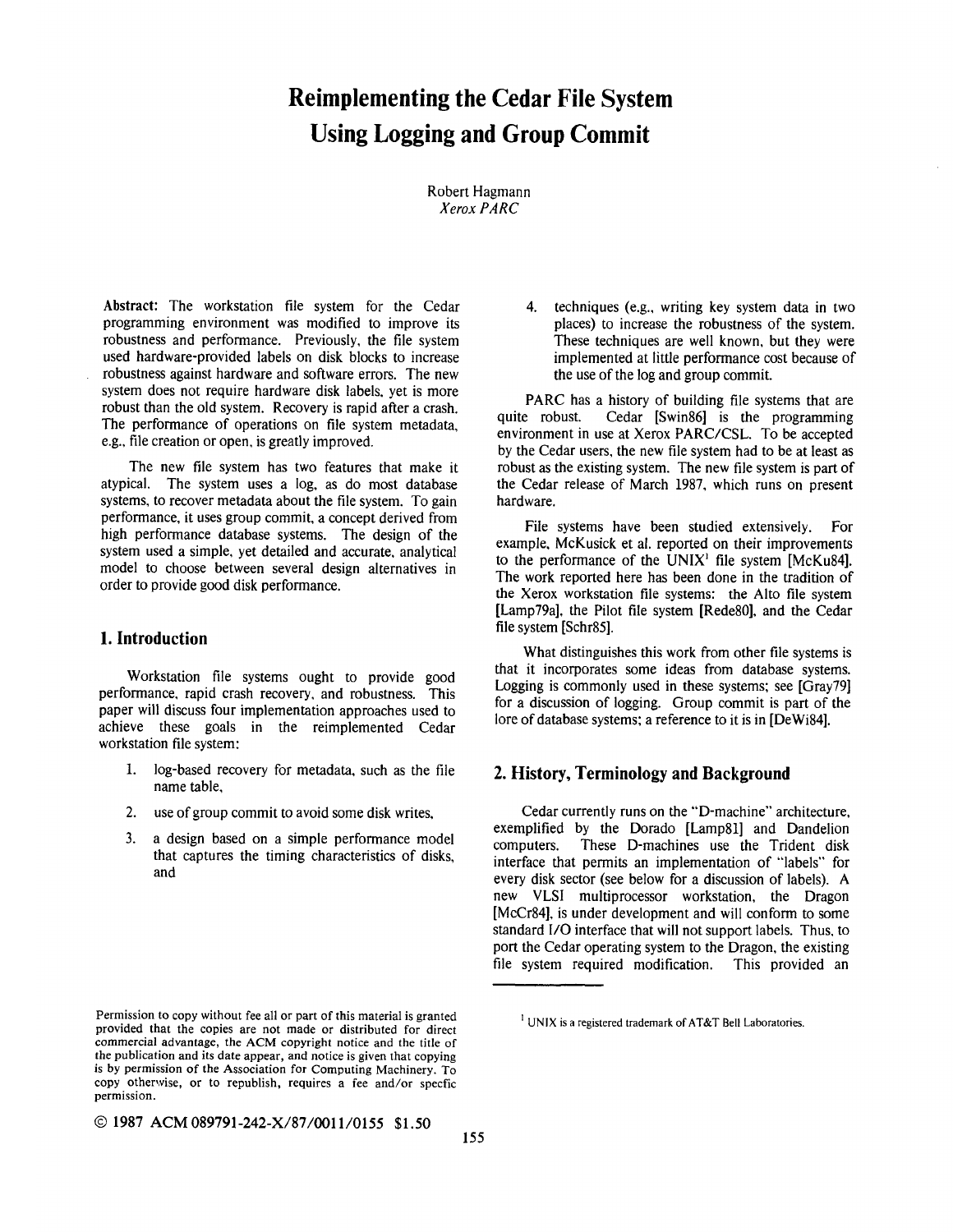opportunity to improve the performance and robustness of the file system.

One of the features of the Alto [Thac79] and its successors has been their *robust* file system. A robust system is one that continues to operate (nearly) correctly in the presence of some class of errors. These file systems are robust against single page disk errors and memory smashes.

In the Trident disk interface, each sector has an additional field, the *label field,* usually not found in other interfaces. PARC file systems for these disks use the label to mark each sector with information identifying the sector. In normal operation, before a sector's data is read or written, the label is verified against a label computed by the file system. If revolutions are not to be dropped, this check must be performed in microcode. The addition of the label field makes it possible to detect, in hardware and microcode, errors such as wild writes. File allocation, extension, contraction, and deletion operations write the labels. Also, it is possible to *scavenge the* file system; by reading the labels and interpreting some of the disk sectors, file system structural information, such as the free page map and the file name table, can be reconstructed.

The Cedar File Package and File System, *FS,* together implement the abstraction of a named file [Schr85]. A file is a sequence of pages, logically numbered beginning with zero. The File Package is concerned with allocating and deleting flies, opening them, reading and writing file pages, and keeping track of free pages. It specifically does not provide file names. This function is performed by FS. FS keeps the names of all the files in its file name table, which might be called a directory or catalog in other systems. For the rest of this paper we will call the previous version of the file system *CFS* (as in [Schr85]), and call the reimplementation *FSD* (FS for Dragon).

In CFS, a file has two kinds of sectors: *header sectors*  and *data* sectors. Header sectors contain *file properties* (e.g., the file's name, length and create date) and *a run table*  describing the extents of the file. The header sectors serve about the same purpose as the inodes do in the UNIX file system [Bach86], but have a different implementation. *Data sectors* store the contents of the file.

The Cedar File Package keeps a bit vector as a hint for which disk pages are free. This is called the Volume Allocation Map (VAM). There are no invariants associated with the VAM. Free pages may be lost and file creation may be somewhat slow, but these are judged to be acceptable performance problems and do not affect the integrity of the system.

# **3. Requirements for** FSD

Five prime requirements for the file system are relevant here. Other requirements that are more system specific will not be covered in this paper.

First, the system should be robust against a hardware sector error. An error on *any* sector on the disk should only affect the file that contains that sector. The failure model

allows for one or two consecutive sectors to fail, but longer contiguous failures are considered to be a massive failure from which complete recovery may not be possible. A flaw on the disk or a failed write usually damages at most one sector, but occasionally two contiguous sectors are damaged. More stringent requirements (e.g., loss of a whole track) can be met within the framework of the design presented below, but it would complicate the algorithms and have a minor performance impact. Loss of any part of the file name table should never occur due to a single sector failure. Massive failures (e.g., a head crash) are nonrecoverable, except from backup. Mirrored hardware could be used to guard against massive failures [Lamp79b].

Second, the file system should be high performance. It must be designed so that the normal cases of read, write, create, and delete operate near "hardware speed."

Third, it should be robust against some software errors. FSD protects itself against two types of errors: memory smashes produced by other software and some classes of internal bugs.

Fourth, it should have fast recovery. Loss of a sector should not force a time consuming operation such as scavenge, which scans the disk and rebuilds the file name table. This is particularly critical as disk capacity continues to grow.

Finally, the system should use commercially available disk hardware. A new, label-free design is required.

## **4. Design Overview**

CFS and FSD differ in the location and contents of their disk resident data structures. Table 1 shows a slightly simplified diagram of the location of file system metadata.

| <b>CFS</b>                     | FSD                   |
|--------------------------------|-----------------------|
| <b>File Name Table</b>         | File Name Table       |
| text name                      | text name             |
| version                        | version               |
| keep                           | keep                  |
| uid                            | uid                   |
| header page 0 disk address     | run table             |
|                                | byte size             |
| Headers                        | create time           |
| run table                      |                       |
| byte size                      | Leaders               |
| keep                           | uid                   |
| create time                    | preamble of run table |
| version                        | checksum of run table |
| text name                      |                       |
| Labels                         |                       |
| uid                            |                       |
| page number                    |                       |
| page type (header, free, data) |                       |

Table 1. Disk Data Structures for Local **Files in CFS and**  FSD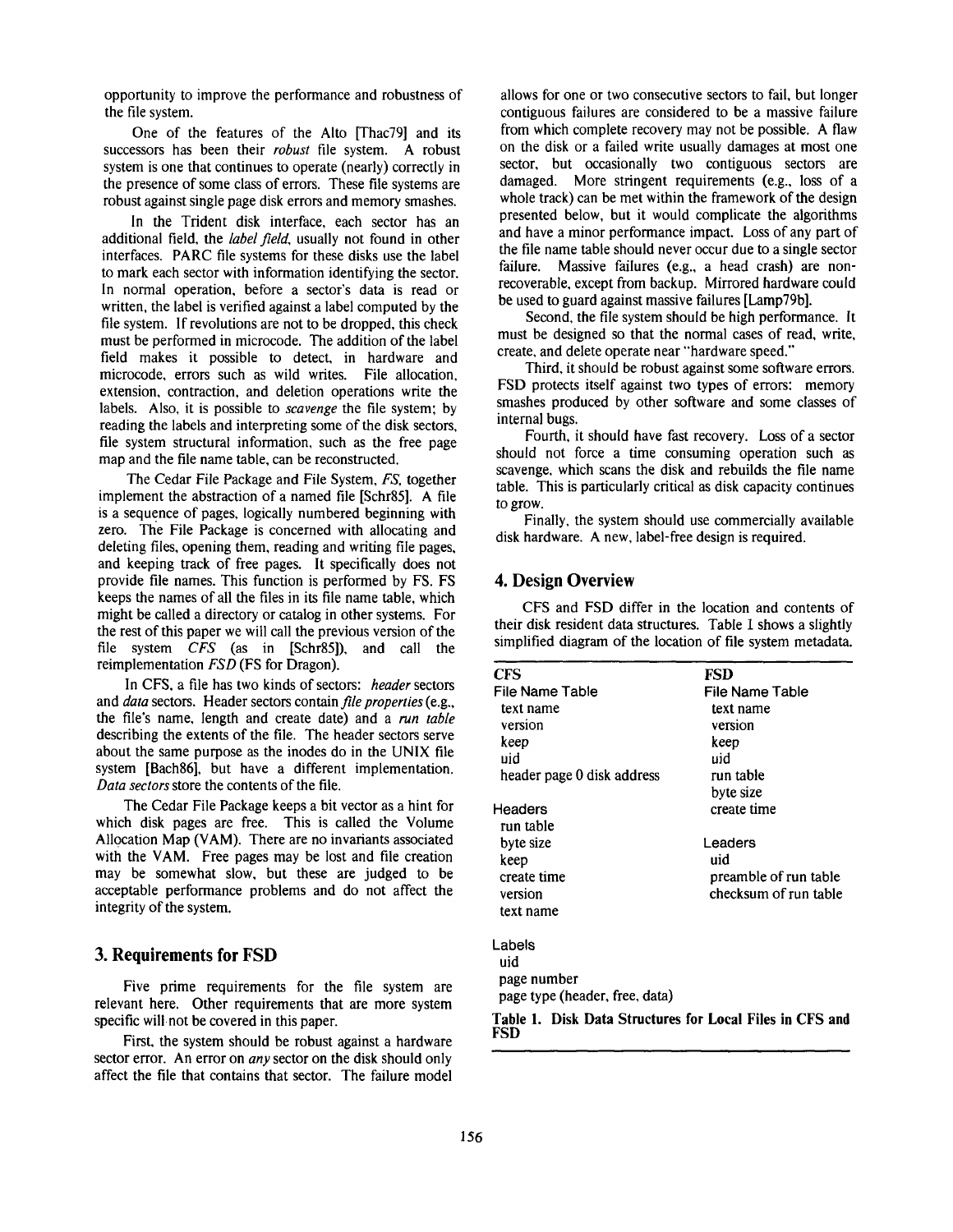There are three types of file name table entries in CFS and FSD: local files, symbolic links to remote files, and cached copies of remote files. The table only compares local files. This is sufficient to give a sense of the differences and reduces complexity in the table.

CFS splits the naming, property, and other information about files between three disk entities: the file name table, header sectors for files, and labels for every disk sector. To open a file from its name, the name is looked up in the file name table. The unique identifier (uid) and the "header page 0 disk address" are used to compute a label for the header of the file. The page at the disk address is read to get the file header. This gives CFS the run table and all the other properties for the file. A bug in the file system will often show up as an error in comparing the computed label with the disk label.

Note that most of the data is replicated or can be recomputed. For example, the "text name" of a file is stored both in the file name table and the header for the file. Also, the run table can be recomputed by reading all of the labels.

CFS creates a one byte file by finding three free pages from the VAM, reading their labels to check that they are really free, writing the labels to claim them for the file, writing the header, updating the file name table, writing the byte, and rewriting the header. Note that this is (at least) six I/O's.

FSD moves all the header information from the file headers directly into the file name table. While CFS kept most critical information in two places, FSD keeps all its information in the file name table. This improves the locality of the file system. Redundancy is achieved in FSD by keeping two copies of the file name table; in CFS redundancy was achieved by keeping different data structures.

FSD also has a leader page for each file. This page is used only for software checking (except for three files during the boot sequence). It is not used for recovery.

Changes to the file name table and leader pages are written to a log. The log is written such that there are two copies of all log records. Logging makes atomic update easy, delays some updates, and reduces the number of writes necessary for an update. Although logging may not be a cost-effective technique for the data of a file system, it is effective for the metadata [Need87].

*Group commit* batches a set of updates together for a log write. The log is written (if necessary) every half second. Group commit reduces the number of writes to the log.

FSD creates a one byte file by finding two free pages from the VAM, updating the file name table, and writing the leader and the data page. A file create typically does one I/O synchronously: the combination of the write of the leader and data pages. The create also dirties some file name table pages that are asynchronously logged and eventually written back to the file name table.

# **5. Design Discussion**

The design described here met the file system requirements, performed the best of the designs considered (as predicted by the analysis), and scaled well to slowseeking but high-transfer-rate disks. The principle design concept is *locality on the disk.* Information that is needed, generated, recovered, or retrieved together benefits from proximity on the disk.

#### **5.1 File name table**

The file name table maps a file name into a file. The file name tables in CFS and FSD are kept in a B-tree. The information about each file in CFS is split between the Btree and the file header. In FSD, the run tables and file properties, formerly stored in the file header, are kept in the file name table.

Keeping the name and property information together is desirable for operations over many files such as "list" and "open." There is no need for a disk read for the properties since they are already available in the file name table. The file name table is preallocated to sectors near the central cylinder of the logical volume. This reduces disk head motion.

The unique identifier and the file's run table can be stored directly in the file name table since all files have (at most) one name. If files could have more than one name, such as with the multiple hard links in the UNIX file system, this optimization would be more difficult.

To improve robustness, the file name table is written twice: every page is written on two different sectors with independent failure modes. Due to the extensive buffering provided by the log (see below), the overhead for double writing is not excessive. When a page is read, both copies are read and checked.

#### **5.2 Leader pages**

Files in FSD consist of a single leader page and the data pages. The leader page doesn't contain any information needed for operation, but provides an optional check for the proper operation of the system. Leader pages and the file name table are different data structures that are mutually checking. Leader pages are a key element in the robustness of FSD (see section 5.8, *Robustness,* below).

#### **5.3 Log-based recovery**

Atomic update of metadata is a property required in file systems. However, CFS used a B-tree package that did not have atomic update. While complicated splits or joins were being done in the tree, the tree could be left in an inconsistent state by a crash. Consistency was reestablished by scavenging, although this was a slow operation (an hour or more on a 300 megabyte disk). Further, the name table pages spanned multiple disk pages and a partial write could corrupt a name table page.

A lesson learned in building database systems is that performance can be gained and consistency achieved by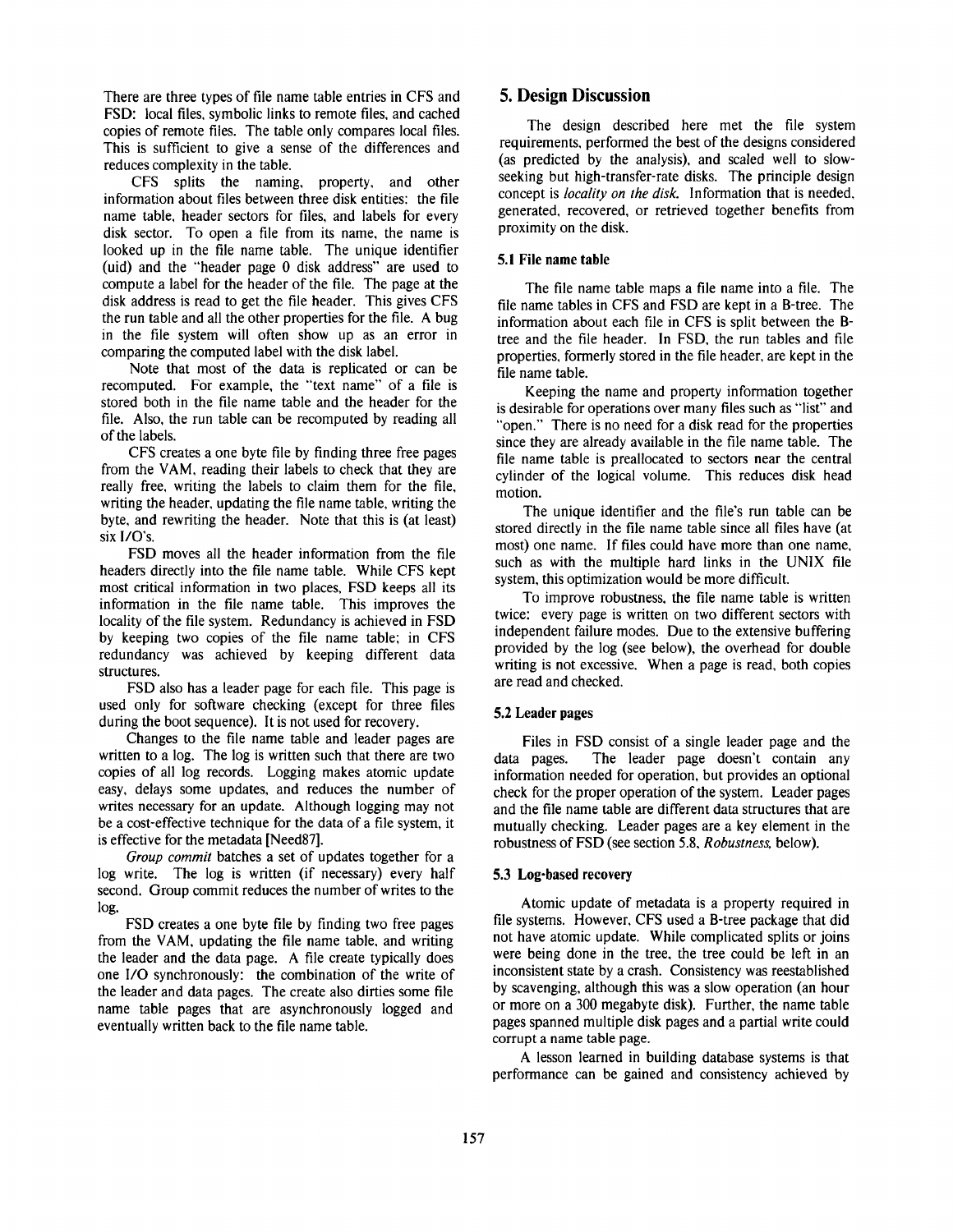writing updates to a log on stable storage. Data spread over the disk can be logically and atomically updated with a single disk write to the log. Updates are applied to buffered copies of pages, but the copies are *not* forced to disk  $-$  they are just written to the log. The writes of the buffers may be delayed (once logged) in anticipation of a further update to the page (a *hot spot)* or the writes may be done at a more convenient time.

In comparison, some systems do synchronous writes for consistency (see [Bach86], sections 5.16.1 and 5.16.2, for a good discussion of the UNIX file system.) Synchronous writes require that the writes be performed in a particular order before an operation can complete (e.g., a file create in UNIX writes the inode to disk before returning). Synchronous writes tend to do more writes than logging and the writes are not localized. Logs have been used previously for file servers. Alpine [Brow85] logs updates to the file name table and file contents, but not to the allocated page map. DFS [Stur80] used a variation of logging called intention lists.

A log in FSD is used only for changes to the file name table and to the leader pages. It logs physical pages and is a redo log [Gray79]. That is, it records images of changed pages that must be (re)written if the system crashes. Logging allows atomic update of the file name table and the leader pages. Like the file name table, the log is allocated to sectors near the central cylinder to minimize head motion.

The log could also be used to record changes to the VAM and file data pages. The VAM is maintained in a volatile form (see section 5.5, *Free Pages,* below) so it does not have to be logged. VAM logging would greatly decrease worst case crash recovery time from about twenty five seconds to about two seconds. VAM logging was not done since it was a complicated modification, worse case recovery is rare, and recovery was fast enough anyway.

In CFS and FSD, data hot spots are rare. Both systems support versions for files. Most files are written exactly once, Hence, the logging of the data pages is not very attractive: logging data pages would come close to doubling the number of pages written for file data.

The log is kept as a circular disk file. New log records are appended to the log by synchronously writing the new record to the file. Since the file is circular, there are potential problems in overwriting data while it is still needed, and coordinating the writing of file name table pages and leader pages. Database systems typically use complicated algorithms to make use of almost all of the log. FSD uses a simple algorithm.

First consider just the file name table pages. FSD maintains a cache for pages of the file name table. Updates are applied to pages in the cache and then logged. The log is divided into thirds. FSD records in the cache the identity of the third where the page was last logged. When the current log write is about to enter a new third, there may be data logged in this new third that must be rewritten to disk. The only disk resident copy of the data is in the log and it

will be overwritten soon. Any pages logged in this new third, but not logged in a later third, are written to the file name table by the logging code. The pages to be written are discovered by scanning the cache looking for pages that were most recently written into this new third. The cache is maintained such that the "dirty but logged" pages are kept in the cache; the write of the pages to the file name table on the disk is directly from the cache.

Due to high locality in the file name *table,* the number of name table pages normally written is nearly zero. It is usually the case that a dirty name table page will have been recorded in a newer third, and thus no write will be required. Leader pages are also logged. Leader pages for a file create are normally written by piggybacking the write on the next operation to the file thereby avoiding a write by the logging code. Otherwise, they are written during entry into the third where they were logged. The only times pages are written to the file name table are during entry into a new third and during crash recovery. This simple algorithm averages  $5/6$ <sup>ths</sup> of the log in use.

Log records that are nearly the size of the log file call for drastic measures that will not be covered here, but which are handled in the system. A log entry that is longer than the log file will cause a crash, but the log is forced long before this should occur.

Any system that keeps its permanent data on disk must be concerned with disk errors. The model of disk errors used in FSD is that only one error will occur at a time and it will damage one or two consecutive sectors. With this failure model, multi-sector writes may be only partly done. When writing the last two pages, either both are transferred successfully, the last page is detectably damaged but the next to last is transferred successfully, or both pages are detectably damaged (note similarities with the *weak atomic property* in [Stur80]). Hence, it is only necessary to avoid writing replicated copies of a page into adjacent sectors. No single disk write can damage both copies.

With this in mind, the details of the log format can be described. A pointer to the start of the first valid record in the oldest third is kept in page zero (replicated in page two) of the log. The pointer is updated whenever a new third of the log is entered, after the pages in the to-be-overwritten third are written to disk. Each log entry is comprised of a header page, a blank page, a copy of the header page, the data pages being logged, an end page, copies of the data pages being logged, and a copy of the end page. The same data is never written to adjacent pages. Failure of the write at any point can be detected when the log is read by matching the start and end page copies. Single or double page errors can be corrected from the other copy. The end of the log is detected by reading a header page pair and checking log record numbers, boot count, end pages, and special bit patterns in the header page.

#### **5.4 Group commit**

The system also implements a variant of *group commit*  [DeWi84]: a set of updates are grouped together in one log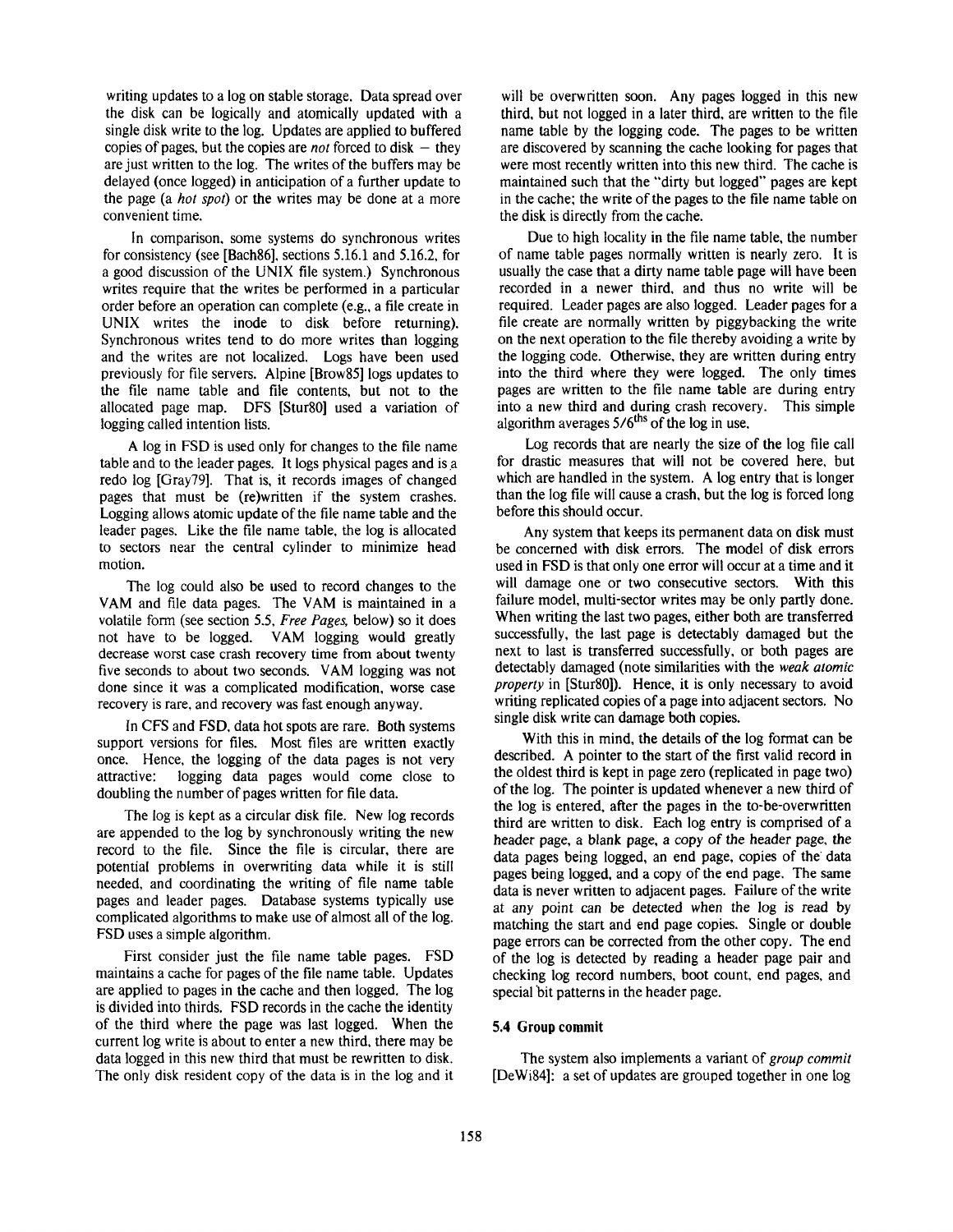write to amortize the cost of the log write disk I/O over several updates. Where databases group the updates of independent users, FSD groups some updates of the workstation owner. FSD forces its log twice a second. This induces a certain degree of uncertainty about when some modifications to the file system are permanent, but the uncertainty is only half a second. Clients may force the log.

In the event of a crash, any workstation user must determine the state of the system anyway. Loss of up to a half a second is not significant since it is regained in increased performance of a few seconds of normal operations. The last-used-time for cached copies of remote files is an excellent example of data that does not require exact update. Although uncertainty cannot be tolerated in a database or a transaction system, it is already tolerated in workstations with existing file systems.

The use of group commit also helps with hot spots. Bulk updates are often done to the file name table [Schm82]. These updates are normally localized to a subdirectory, which fits on a few pages. These pages are rapidly dirtied by the bulk updates. By doing group commit, the log is consumed more slowly and written less often. Moreover, the name table itself is written infrequently. One benchmark measured the combination of logging and group commit as reducing the number of I/O's for metadata by a factor of 2.98 during these bulk operations; the total reduction was a factor of 2.34 for all I/O's. These factors may be improved somewhat by using a bigger log and lengthening the time between commits.

Log records vary in size depending on activity. Records have five pages of overhead and write twice the data to be logged. An open of a cached file from a file server changes the last-used-time in the file properties. If this were the only update during a group commit period, then it would be recorded as a one data page record. This is logged in seven 512 byte sectors. The longest log record observed is 83 sectors long. Under high load, a typical log record has 14 pages logged, for a log record size of 33 sectors.

## **5.5 Free pages**

The free page information is kept in a bitmap called the VAM. Updates to the VAM could be made by synchronous disk writes. FSD avoids all disk writes during normal operations by keeping the VAM in volatile memory. During a controlled shutdown and idle periods, the VAM is written to disk. During a boot, the VAM is read from disk if it has been properly saved. If not, it is reconstructed from the file name table. Since the file name table is a compact structure with a great deal of locality, it can be processed quickly. The time to reconstruct the VAM on a Dorado with a 300 Megabyte file system is typically twenty seconds.

One complication in maintaining free pages is that the pages are not really free until the delete-is committed. They cannot be allocated to a new file since they might then be written. Pages in deleted-files are kept in a shadow bitmap.

When a commit occurs, the pages marked free in the shadow bitmap are marked free in the VAM.

#### 5.6 Page allocator

The File Package in Cedar allocates pages in runs (often called extents). The allocator in CFS performed adequately, except that it tended to fragment the free space. Large free blocks of space were broken up by small files. A large fraction of files are small. A measurement of one system shows 50% of files are less that 4,000 bytes but use only 8% of the sectors.

FSD partitions the disk into big and small file areas to curtail fragmentation. The areas are only hints: a big file may have pages in the little file area. This is similar to many memory allocators: dynamic storage is grown starting from small addresses, while the stack is grown from the end of memory towards small addresses.

This allocator should work very well in FSD. Most of the small files are cached copies of files stored on file servers. The size of these files are known when they are fetched and the sizes never change. New versions of files may be cached, but old versions are immutable (except that they may be flushed).

#### 5.7 File **open**

Opening a file does not usually require an I/O. The leader page is normally verified on the first access to a file by piggybacking its read with the access. The first data access is almost always to the first data page, and the leader page is the previous physical page on the disk. Hence, it usually costs only the transfer time for a page to read the leader page.

## 5.8 Robustness

Using different data structures and algorithms is a well known method to detect bugs: both CFS and FSD use this technique. Leader pages have detected many bugs in FSD. However, leader pages are not as effective as the headers and labels of CFS. Labels checked nearly every file system I/O. In FSD, bugs in the page allocator, logging, or crash recovery cannot be detected when they occur. The bugs are detected later, but they are harder to track down and may have done damage to the file system. FSD keeps pages cached from the file name table as read-only except when they are being updated. This is to catch wild stores, but this has never occurred.

CFS rarely took label errors that were due to incorrect software. The scavenge program did not read the labels to verify the run tables stored in the headers. Hence, the header and label redundancy was not fully exploited. The amount of code that *must* be correct to maintain minimal system consistency has been increased from about four pages to ten pages. From analyzing system failures and measuring the system, it was estimated that elimination of -the header and label redundancy would have few adverse effects.

FSD when compared to CFS is robust against six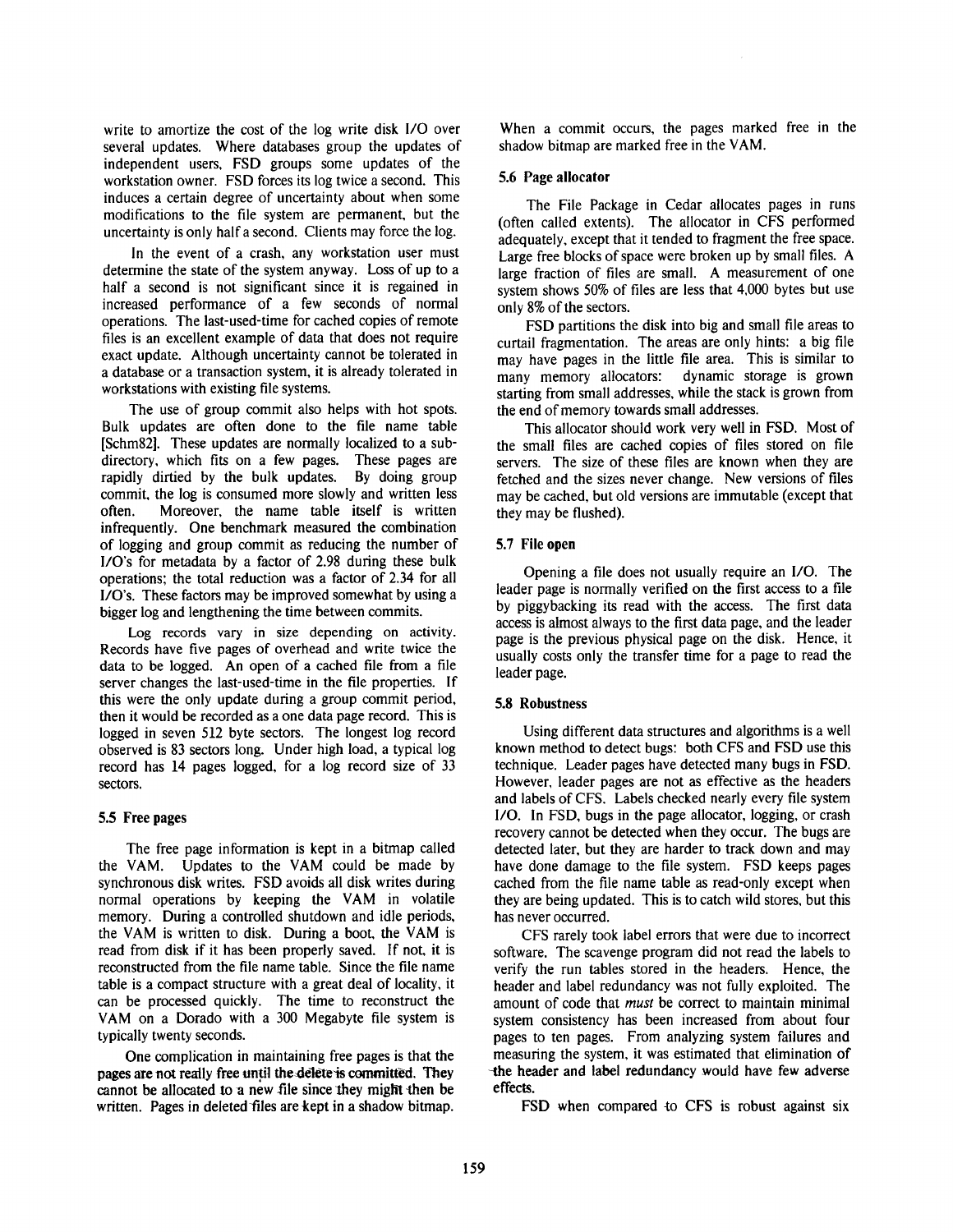additional types of errors. First, multi-page B-tree updates were not atomic. Second, a partial write of the file name table could produce an inconsistent page. Logging prevents both of these. Note also that the log writes two copies of all pages. Third, the file name table could have bad pages; it now is replicated. Fourth, the VAM can have disk errors; these are recovered by reconstructing the VAM. Finally, two kinds of pages needed in booting could become bad; they are now replicated.

#### **5.9 Recovery**

Recovery is fast and easy. There are two types of recovery. First, the VAM can be reconstructed using the name table (see section 5.5, *Free Pages,* above).

Second, the file name table and labels are recovered from the log. The log is a physical redo log and the algorithm to perform recovery is simple. Log records are read and the copies of pages in the log are written to disk. Recovery rarely takes more than two seconds on the current hardware.

Scavenge in CFS was infrequent but very time consuming. Users do not like their machines being unavailable for an hour or more. Although in principle the replication and recovery in CFS protects the file system, the lack of locality of the data structure makes recovery too expensive.

## **6. Performance Analysis**

Why choose one design instead of another? How much performance does a feature deliver? How much does replication cost? How do existing systems perform? One way to answer questions like these is to construct a model.

The model used in the design of FSD computes the expected average case times for typical file operations. These operations included create, delete, list, open (without data I/O), and recovery from a disk error. All models used caches for all disk resident data. The caches were assumed to hit if the information is small (e.g., in the VAM), and to hit except for the leaf nodes for large structures such as the file name table. Hits for leaf nodes were modeled by simple probability distributions.

In the design of file systems, it is common to use the estimated number of I/O operations as the performance metric. Unfortunately, this metric does not capture the rotational and radial position of the disk heads. In particular, lost revolutions, sector clustering by cylinder, read then immediate re-write of sectors, and short seeks are not adequately modeled.

Each design alternative for FSD was analyzed in terms of its effect upon each operation. The numbers of seeks, short seeks (a few cylinders), latencies (half a revolution), lost revolutions, and transfer time were estimated by analyzing and *scripting* the necessary operations. The scripts incorporated any known locality, both rotational and radial (e g., dropped revolutions and same cylinder seeks). It was assumed that there would be no interference in using the disk. Estimates were made for both hitting in the file name table cache and for missing.

The idea is quite simple. Based on the code or documentation, analyze the algorithm to find out where it will do I/O's. If an I/O will be on the same (or nearby) cylinder or if the rotational position of the disk is known, then take this rotational and radial position into account in computing the time for the I/O. Compute both the cache hit and cache miss cases, and compute a weighted average.

By way of explaining the script method, here is an example of the first three entries in a script that creates a one sector file in CFS:

1) Verify free pages: 1 seek, 1 latency, 3 page transfers

2) Write header labels: (revolution - 3 page transfers), 2 page transfers

3) Write data labels: revolution, 1 page transfer

4)...

The file needs three pages: two for the header and one for data. Free pages are found in the VAM without incurring an I/O. The pages have to be verified as free, so a seek, latency, and a three page transfer to read labels is performed (1). Assuming the pages are really free, then the labels on the header are written (2). The time for the write starts from the end of (1) and is the time of a disk revolution less the time for a three page transfer, and it takes two transfer times. The two sectors are the first two verified in (1) and they have just gone past the disk head. Finally, write the label for the data sector (3).

This model was validated by estimating and measuring performance of CFS, 4.3 BSD UNIX, and two types of file servers. For the simple operations benchmarked, the model almost always predicted performance to within five percent of measured performance.

Many alternatives were examined using the model. The poorer alternatives were quickly discarded. The model allowed estimation of the effects of logging, group commit, redundancy, and central placement of certain files.

A problem with this model is that it ignores CPU time. As a result, the design selected was very stingy with disk I/O's, but the CPU was sometimes a slight bottleneck. The Dorado is a high performance workstation with somewhat slow, older technology disks. Cedar is a system that uses lightweight processes, single virtual memory, low overhead monitors, and is quite efficient in the use of the CPU. Faster CPU's such as the Dragon will be common in workstations as will slower disks (e.g., optical disks). The combination of these factors led the author to ignore the CPU in the modeling, although this may not be a proper assumption for all environments.

# **7. Performance**

CFS and FSD were benchmarked. Table 2 shows the timing and speed up of some common operations. All creates, opens, and deletes are for different files in the same directory. Note that the "read page" time is identical in both systems: the disk hardware is the same, so a simple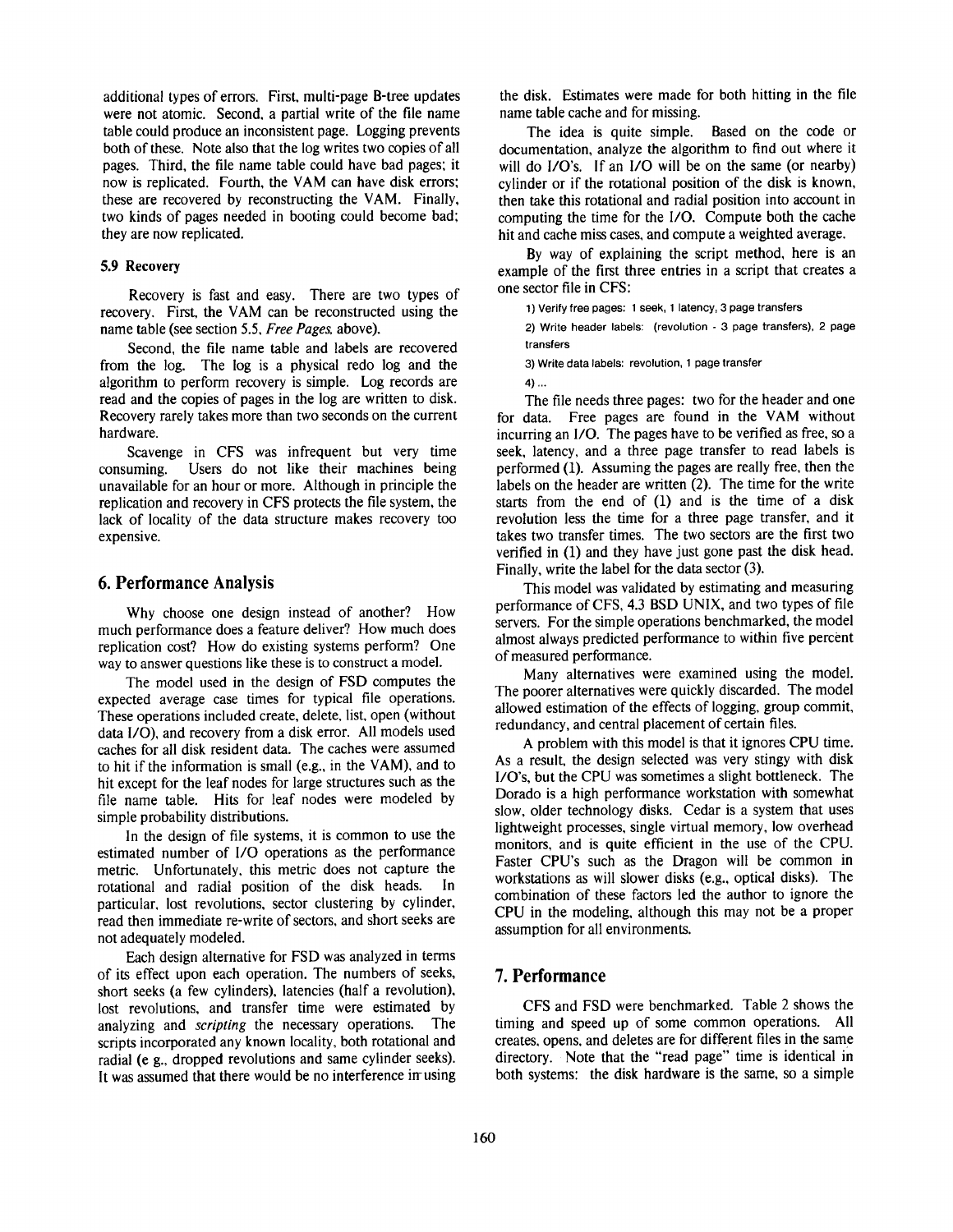file read takes the same amount of time, once the file is open. Typically, programs that are file system intensive have improvements from 25 to 50% in running time, but some operations have improved by a factor of 5 or even 100. Table 3 compares the disk l/O's of CFS and FSD. The MakeDo program used as a benchmark is typical of clients that intensively use the file system. "Crash recovery" is the time it takes to recover from a major crash on a moderately full 300 megabyte file system.

|                | <b>CFS</b>          | <b>FSD</b> | Speed up |
|----------------|---------------------|------------|----------|
| Small create   | 264                 | 70         | 3.77     |
| Large create   | 7674                | 2730       | 2.81     |
| Open           | 51.2                | 11.7       | 4.38     |
| $Open + Read$  | 68.5                | 35.4       | 1.94     |
| Small delete   | 214                 | 15         | 14.5     |
| Large delete   | 2692                | 118        | 22.8     |
| Read page      | 41                  | 41         | 1.0      |
| Crash recovery | $3600 + \text{sec}$ | 25 sec     | $100 +$  |
|                |                     |            |          |

**Table 2. CFS to FSD Performance Measured in Wall Clock (times in msec)** 

|                      | <b>CFS</b> | FSD  | Ratio |
|----------------------|------------|------|-------|
| 100 small creates    | 874        | 149  | 5.87  |
| list 100 files       | 146        | 3    | 48.7  |
| read 100 small files | 262        | 101  | 2.69  |
| MakeDo               | 1975       | 1299 | 1.52  |
|                      |            |      |       |

**Table 3. CFS to FSD Performance Measured in Disk** I/O's

Table 4 attempts to compare FSD and a 4.3 BSD UNIX system running on a VAX-11/785. The "time" command measured the number of disk I/O's for the 4.3 BSD UNIX file system. Note that 4.3 BSD does not double write the directories or the inodes, so it is doing less work for a create than FSD. Table 5 compares the CPU and disk bandwidths that can be delivered by 4.2 BSD (taken from [McKu84]) and the same values for FSD. One further point of comparison is crash recovery. PARC's VAX-11/785 recovers in about seven minutes (using fsck) while FSD takes 1 to 25 seconds. Both systems have 300 megabyte file systems that are moderately full.

|                      | FSD | 4.3 BSD | Ratio |
|----------------------|-----|---------|-------|
| 100 small creates    | 149 | 308     | 2.07  |
| list 100 files       | ર   | Q       |       |
| read 100 small files | 101 | 106     | 1.05  |

**Table 4. FSD and** 4.3 BSD **Performance Measured in Disk**  I/O's

|       | <b>FSD</b> |                   | 4.2 BSD |                   |
|-------|------------|-------------------|---------|-------------------|
|       |            | % CPU % Bandwidth |         | % CPU % Bandwidth |
| read  | 27         | 79                | 54      | 47                |
| write | 28         | 80                | 95      | 47                |

**Table 5. FSD and 4.2 BSD Performance Measured** in **Percent of CPU and Disk Bandwidth** 

The implementors of CFS knew how to build a faster

system, but their goals were to investigate other ideas. Hence, the comparisons in Tables 2 and 3 are somewhat exaggerated. Table 4 shows that creates in FSD use about half of the I/O's used by 4.3 BSD. Inodes in 4.3 BSD are located on the same cylinder group as their directory (when possible). A disk read fetches several inodes. The benchmark favors 4.3 BSD since all the files were in the same directory. Hence, the disk traffic for inodes is fairly small for listing and reading 100 files.

## **8. Conclusion**

FSD meets its design goals. It is robust, yet it does not use labels. It is high performance, rarely doing unneeded disk I/O's. In operations on the structure of the file system (open, delete, extend, contract, and list), it rarely does any disk I/O's; it is mostly CPU bound. It has fast recovery.

In addition, it has four atypical aspects. First, it was designed using a performance model that captures most of the timing characteristics of disks. Second, it uses log-based recovery. Third, group commit is used to decrease disk traffic. The combination of these last two allows for delayed write of many pages, so the I/O to many hot spots can be reduced. Finally, the system performs double writes of key system structures. The performance penalty for these writes is not large, due to the decrease in traffic from logging and group commit.

Workstation file systems can be built using some<br>niques from database systems. Although these techniques from database systems. techniques may not be cost-effective for the data of a file system, they are effective for the metadata. These systems can be robust, have high performance, and recover rapidly from a crash.

## **Acknowledgments**

The comments from the program committee and referees helped the author to improve the content and presentation of this paper. Particular thanks go to Michael Schroeder. Carl Hauser provided valuable assistance in the design of the log file format. Roger Needham, Carl Hauser, Jules Bloomenthal, and Douglas Terry provided valuable comments on this paper. Subhana Menis provided her usual excellent editorial assistance.

The principal original authors of the File and FS packages were Andrew Birrell and Michael Schroeder. It was comparatively easy to make the modifications outlined in this paper due to way they wrote these packages.

# **References**

- [Bach86] Bach, M.J. *The Design of the UNIX TM Operating System.*  Prentice-Hall, Englewood Cliffs, 1986.
- [Brow85] Brown, M., Kolling, K., and Taft, E. "The Alpine File System," in *ACM Transactions on Computer Systems.* Vol. 3, No. 4 (November 1985), 261-293.
- [DeWi84] DeWitt. D, J.. Katz. R. H., Olken, F.. Shapiro. L. D.. Stonebraker, M. R.. and Wood. D. "Implementation Techniques for Main Memory